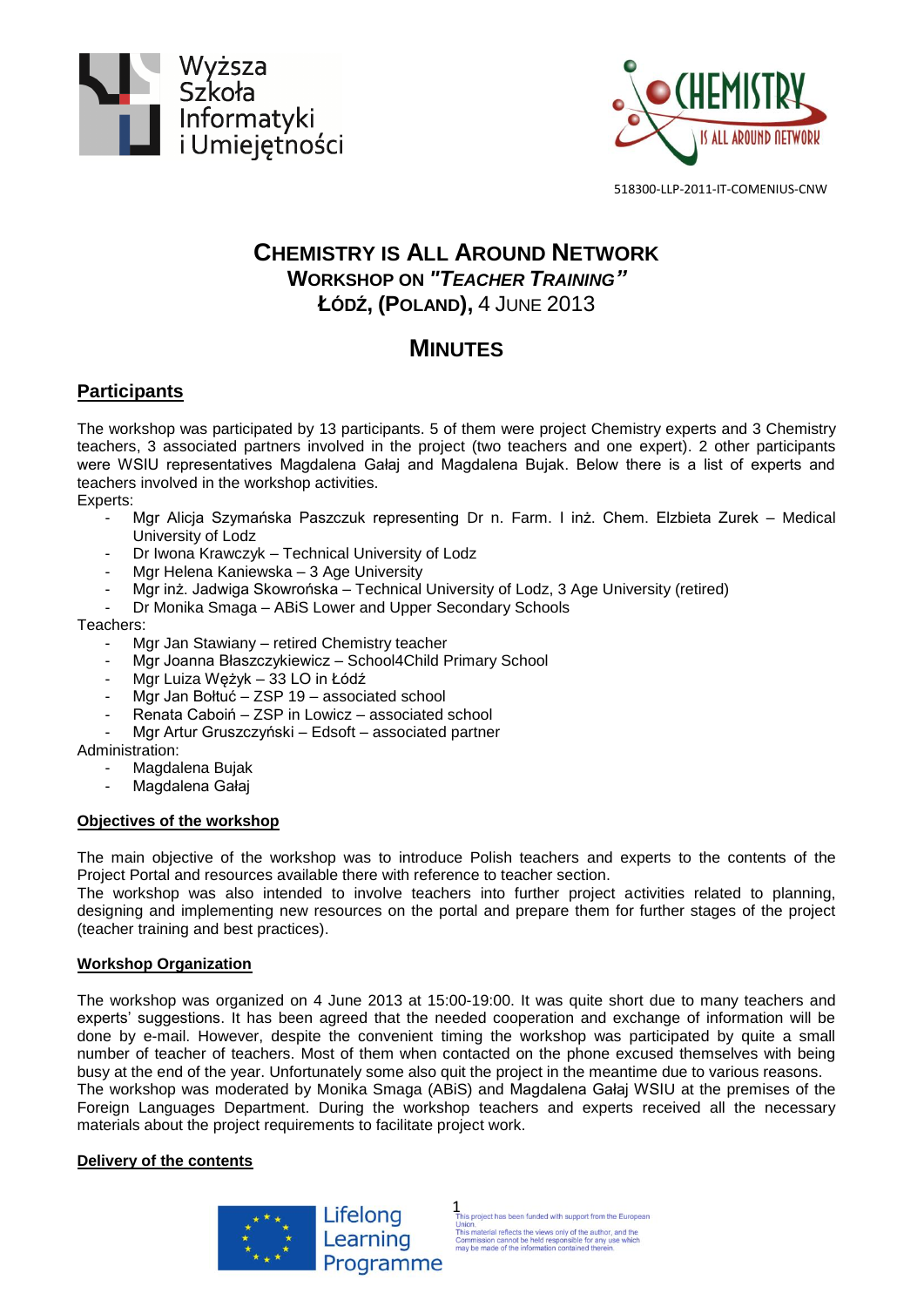



518300-LLP-2011-IT-COMENIUS-CNW

During the workshop teachers and experts were briefly reminded about the project activities and once again were reminded about the deadlines. Teachers were introduced to the contents of the course briefly and asked to study it on their own back home.

The main part of the meeting was occupied by presenting the portal resources with reference to materials collected for teachers and analysis of the quality of materials provided. Participants were also able to discuss the Polish situation with reference to teaching and educating prospective teachers of chemistry and motivating young people to study the subject further on their own. Then discussion moderated by dr Monika Smaga took place. It started with a short presentation of the Polish situation to let everybody realize the facts and figures and general career path development of an average chemistry teacher. She briefly reminded how long the basic training takes place with reference to hours and years and compared the ratio of theoretical and practical training for the average student. She pointed out the amount of hours spent in labs involved in experiments and compared it to the hours spent with the end user – student, in case of teacher training specialisation. Teachers and experts were also presented briefly with the main objectives of the conference in Gabrovo. Dr Aleksandra Krzewicka-Smejda's paper was circulated to encounter the participants with its contents. The outcomes were the following:

- Polish student of Chemistry at University or Polytechnic is better prepared for teaching in theory than practise
- He/ she has access to equipment and chemical experiments when at University and then lacks these opportunities when starts proper teaching at schools, which do not even have proper chemical lab
- Educational reform in Poland interfered with the core curriculum development for the last few years it got changed few times which results in disorientation and lack of cohesion of ministerial requirements and the factual learning outcomes
- Chemistry teacher is supposed to develop professionally (each teacher in Poland follows a career development process – 4 stages) but during the process his/ her chemical knowledge is not much verified
- Courses, workshop, conference and training participation are not mandatory, and usually if of higher quality, also quite expensive
- Polish chemistry teacher has to cater for his/ her professional development on the individual basis which may result in the lack of motivation and loss of quality of teaching
- Polish Chemistry teacher lacks good English language skills which is very limiting and can slow down selfteaching and restrict use of solutions applied by foreign chemistry market Suggested solutions:
- Financial resources from the government to equip schools better and allow teachers to participate in free or at least cheaper, high quality trainings
- Access to initiatives such as Chemistry is All Around Network project and its free of charge resources
- Language courses for chemistry teachers

#### **Examples of good practice:**

1) Jagiellonian University – A language course for chemistry students and teachers - [http://www.efch.jcj.uj.edu.pl](http://www.efch.jcj.uj.edu.pl/)

**English for Chemistry: Film Bank** is a non-profit project, aiming to provide materials for teaching English for Specific Purposes at B2 level in accordance with the Common European Framework of Reference to the students of the Faculty of Chemistry at the Jagiellonian University in Kraków. The project was conducted in the academic year 2010/11 by third year students of this faculty under the supervision of Dorota Klimek, a teacher of English at the Jagiellonian Language Centre. The film bank includes a set of listening comprehension exercises based on films concerning a variety of chemistry subjects, carefully selected from the multitude of materials available on the Internet. The films are accompanied by a follow-up section, consisting of complementary reading and vocabulary exercises. The materials can be used in the classroom and for self-study purposes alike. The files are also available as printable pdfs.

2) A project – *"Z jedynki do Jedynki"* – cooperation of I lower Secondary School in Lodz with the I Upper Secondary School – to help students develop chemistry oriented interests and help teachers cooperate and develop professionally, too.



2 is project has been funded with support from the European